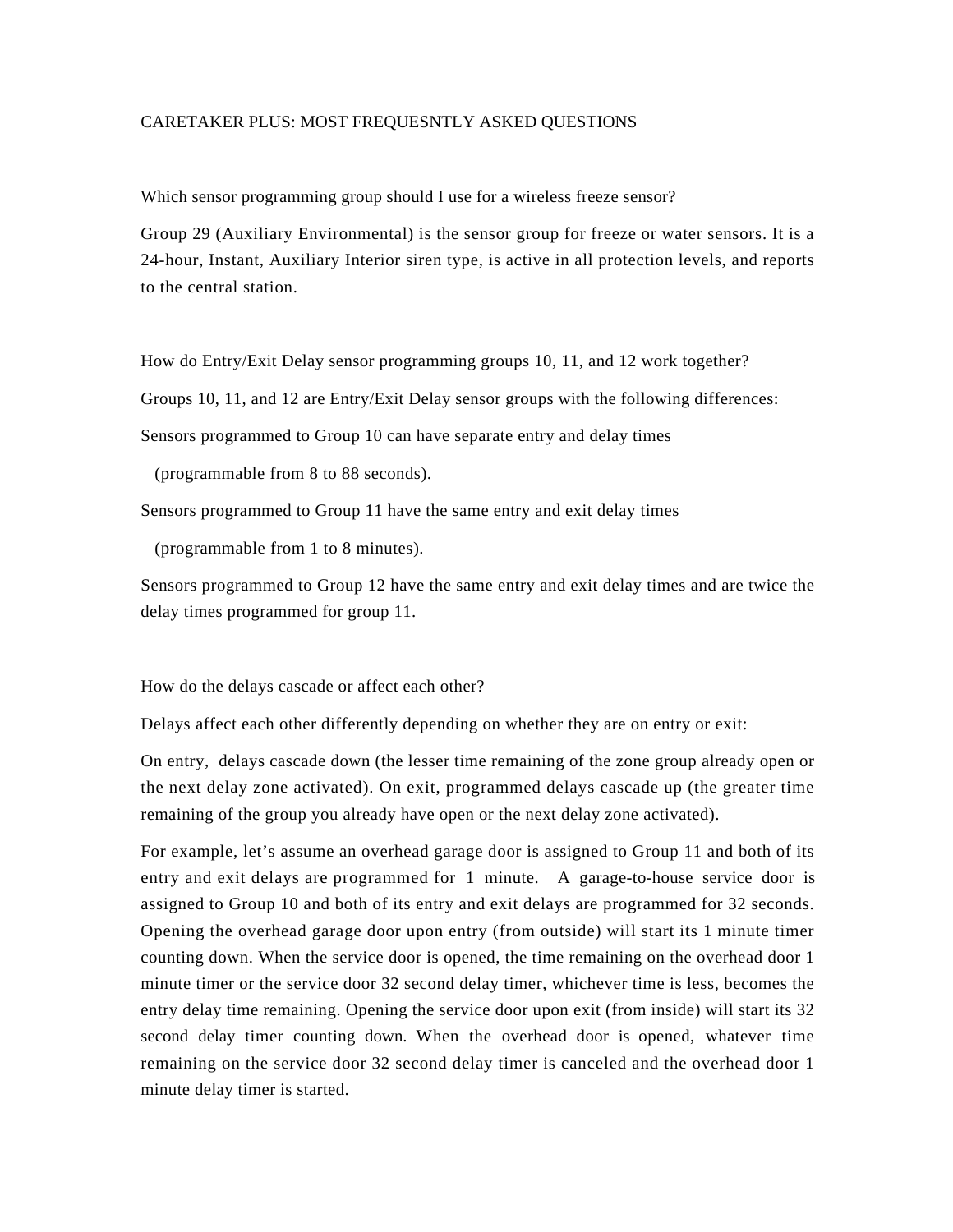Why doesn't pressing the BYPASS button allow the system to arm when it is protesting an open sensor programmed to Group 26?

For personal safety reasons, sensors programmed to Group 26 (24-hour Fire sensors) cannot be bypassed or ignored.

What are the four types of 4/2 format reports that can be sent to the central station?

The four types of 4/2 format reports that can be sent to the central station are: Alarms, Cancels, Troubles, and Restorals.

How do the STATUS, BYPASS, COMMAND, and FIRE buttons work differently in the program mode of operation?

In the program mode of operation the—

| <b>STATUS</b> button  | Scrolls backwards through the displayed list. It can also |  |
|-----------------------|-----------------------------------------------------------|--|
|                       | can be used to erase incorrect entries and allow you to   |  |
|                       | re-enter the correct entry.                               |  |
| <b>BYPASS</b> button  | Scrolls forward through the displayed list.               |  |
| <b>COMMAND</b> button | Enters program sub menus and also enters keyed-in or      |  |
|                       | displayed data into the panel memory.                     |  |
| <b>FIRE</b> button    | Exits from the displayed sub menu back to the main menu.  |  |

Does turning on the Touchpad Quiet feature affect all of the system's alphanumeric touchpads?

Turning on the Touchpad Quiet feature affects only the touchpad from which it is being set. Touchpad Quiet can be set at selected touchpads.

Why run a Customer Sensor Test after completing the installation?

A Customer Sensor Test is run after completing the installation to quickly verify that the installed sensors are all transmitting to the panel, the backup battery is OK, and to instruct the customer how to do a sensor test themselves.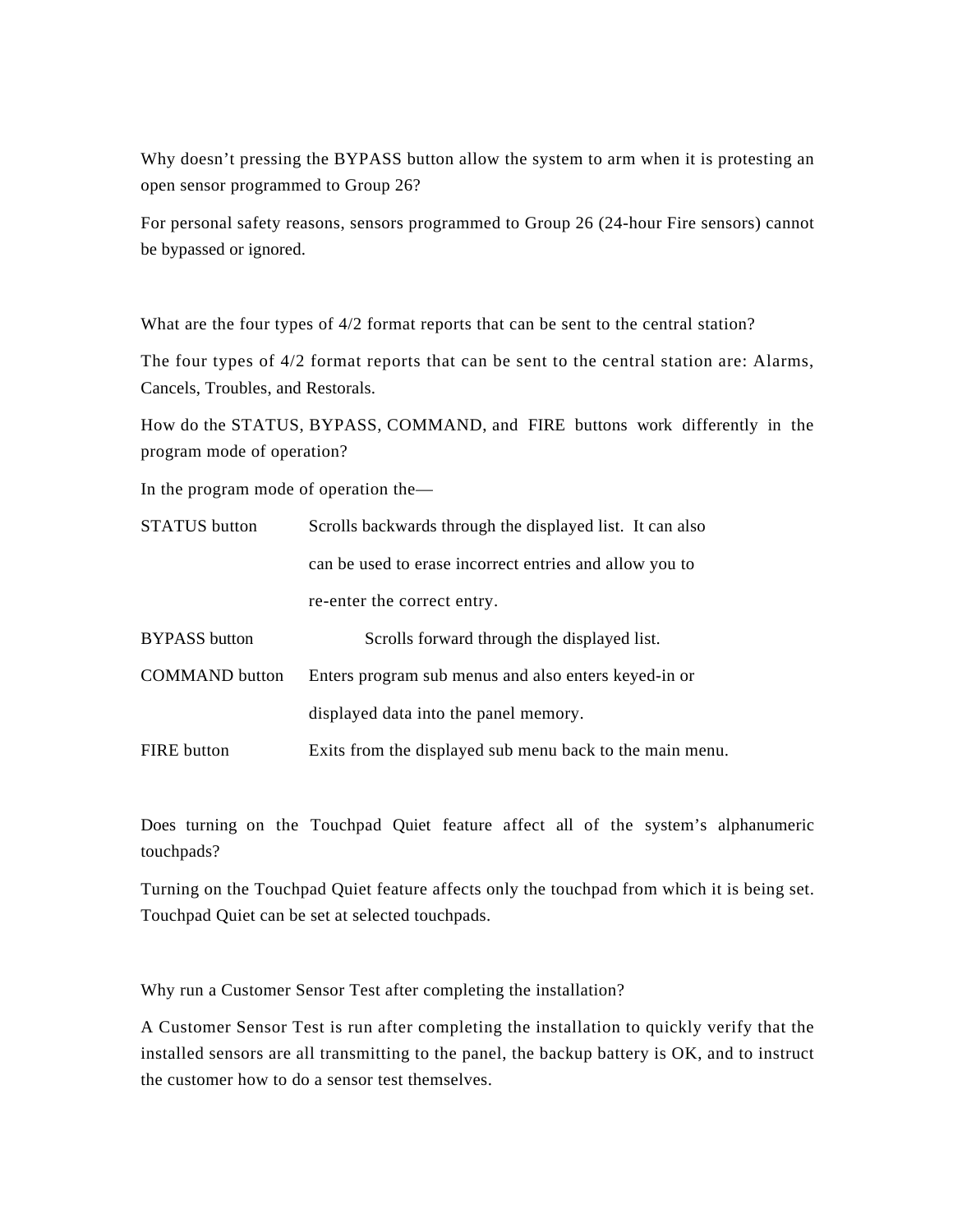Why should I use Dealer Sensor Test to test the system during installation?

The Dealer Sensor Test is used to determine if sensors are transmitting and if sensor locations are acceptable before being permanently installed. An actual wireless signal strength-to-noise test is performed.

What does the optional Feature Expansion Module (FEM) provide?

The optional Feature Expansion Module (FEM) provides—

—increased voice volume on alarm.

—a special switched DC power supply for resettable hardwire smoke detectors.

—interface for an optional Energy Saver Module (ESM).

How does the optional Energy Saver Module (ESM) work?

The optional ESM works like a switch that takes control the heating or air conditioning away from the thermostat and allows the premises to heat up or cool down beyond the normal thermostat comfort levels. Thus saving energy when no one is home.

Does it matter where I locate and mount the ESM?

Yes, it does matter where the ESM is located. It should be mounted as close to the existing thermostat as possible so that they both ìseeî the same temperatures at the same time.

How many optional Energy Saver Modules (ESMs) can be used in a system and why?

Only one ESM is allowed per system. There are no capabilities to program high- and lowtemperature settings for multiple ESMs.

What is a Buddy system?

A buddy system is two or more neighboring ITI SX-V or Learn Mode systems within wireless range of each other that will communicate with the central station should there be a phone failure on one of the systems.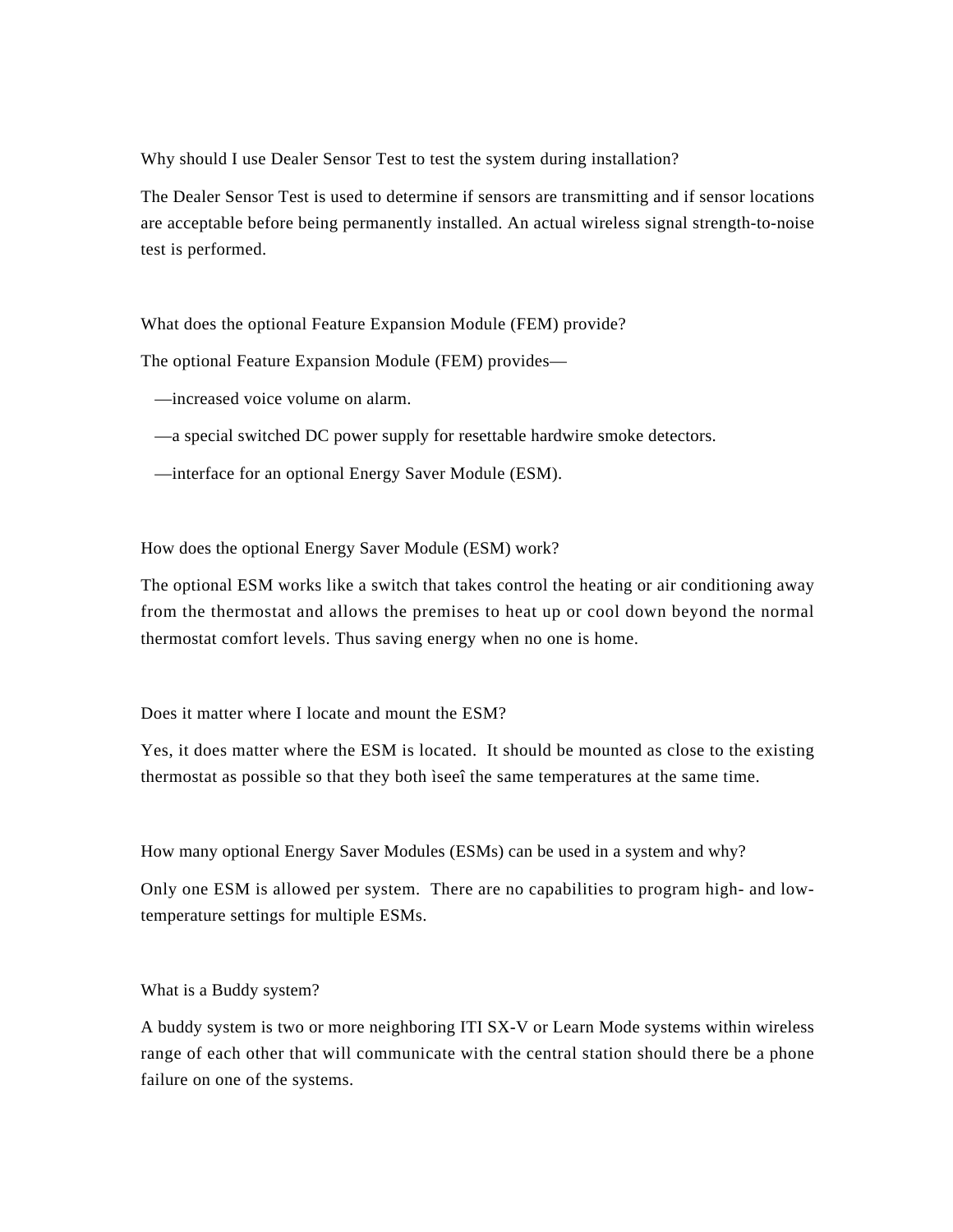How do I wire, program, and learn a buddy transmitter?

In general, the buddy transmitter is a SX-V or Learn Mode wireless door/window sensor with its external contact terminals wired to the local panels fail to communicate and ground terminals and then learned into the neighboring panels memory.

To wire, and program a Learn Mode buddy transmitter:

1. Connect the external contact + terminal to the panel terminal 20 (FTC) and the external contact terminal to panel terminal 11 (Gnd).

2. Learn the Learn Mode transmitter into the neighboring panel memory while the transmitter is in the alarm state. Do this by shorting the transmitter external contacts (panel software version 2.0) or leaving the external contact terminals open (panel software version 1.0) and then tripping the transmitter tamper switch. Select a sensor group such as 02 (24 hour fixed panic).

What should I measure between terminals 24 (Brown) and 25 (Gray) with the phone line disconnected from the panel and why?

You should measure 18 to 20VDC between terminals 24 (Brown) and 25 (Gray) with the panel power on and the phone line disconnected from the panel. This is sufficient voltage to power the local phones and allow for local system phone operation even with a phone line failure (no incoming phone voltage).

Do all versions of panel software allow the use of an Interrogator?

No. Only panel software version 2.0 or later supports the use of an interrogator.

How do I know what software version the panel has and how do I get new software?

The software version number is labeled on the large (64-pin) integrated circuit located near the center of the panel circuit board. You can obtain a software upgrade kit by contacting ITI Order Entry or Customer Service and ordering ITI part number 15-187.

What should I check when the system displays or announces a battery failure?